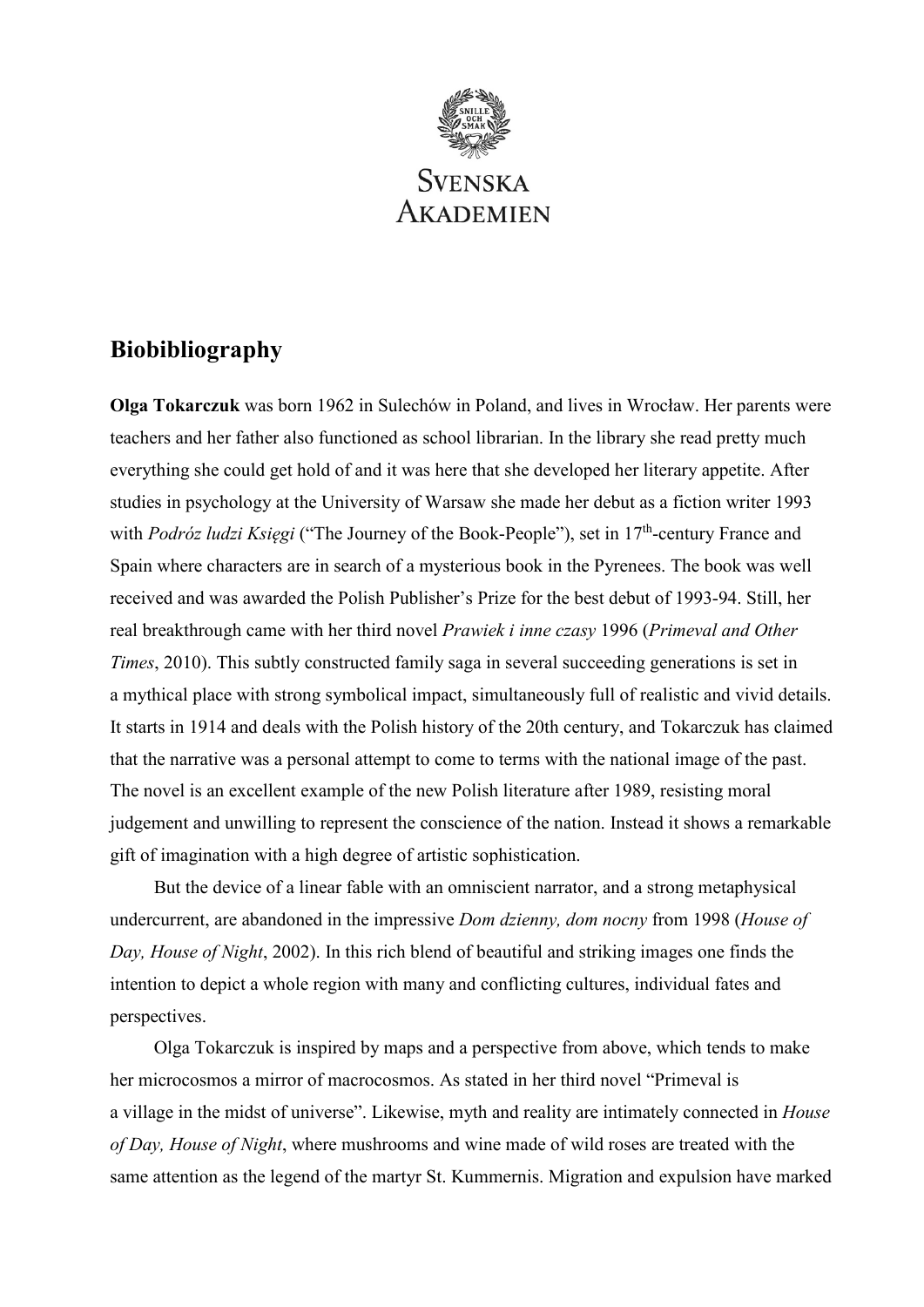the Silesian landscape that sets the scene. The place appears to be the protagonist, weaving together the multitude of narrated fragments into a rich, epic fresco.

The early inclination to archetypes and Jungian models of interpretation is gradually dissolving in the short stories *Gra na wielu bębenkach* from 2001 and more forcefully in the novel *Bieguni* from 2007 (*Flights*, 2017). In the latter she is concerned not so much with the landscape of the border as with the phenomenon of border-crossing. The title is taken from the name of an old Russian, gnostic sect whose members believed that constant movement prevents the triumph of the evil demiurg. Even here Tokarczuk is driven by the attempt to contain a multitude of often contradictory perspectives into one whole. In this pursuit she includes old maps and drawings of wanderings that convey an impression of a vast encyclopedia, mirroring a world in constant flight. Her montage of diverse fragments of narrative and essayistic prose is full of memorable reflections and episodes, where the recurring tropes are physical movement, mortality and the meaning of home.

Tokarczuk never views reality as stable or everlasting. She constructs her novels in a tension between cultural opposites: nature versus culture, reason versus madness, male versus female, home versus alienation. And this is possible only if both poles are anchored in the narrative. In the technically more conventional but still very original crime novel *Prowadź swój pług przez kości umarłych* from 2009 (*Drive Your Plow Over the Bones of the Dead*, 2018) metaphysical speculation comes back in parodic form, when the protagonist, also the narrator, is presented as a fanatical animal lover and fervent astrologist. Considered mad by the people in her surroundings, she wages war with the male, local inhabitants, a depressingly narrow-minded hunting community. In this feat of ambivalent wit we never know which madness is worst and where the sympathies are invested.

Still, the magnum opus of Tokarczuk so far is the impressive historical novel *Księgi Jakubowe* 2014 ("The Books of Jacob"). Once more the writer changes mode and genre, and has devoted several years of historical research in archives and libraries to make the work possible. The protagonist is the charismatic  $18<sup>th</sup>$ -century sect leader Jacob Frank, by his adherents proclaimed the new Messiah. He was a cabbalist and restless seeker beyond spiritual borders, determined to unite Jewish, Christian and Moslem creeds and therefore always on the wrong side of Orthodoxy. It is fascinating how Tokarczuk lets us enter the minds of several persons in this 1000-page-long chronicle to give us a portrait of the main character, while he himself is described only from the outside. He was clearly a man of many faces: mystic, rebel, manipulator and trickster. While the preeminent modern scholar of Jewish mysticism, Gershom Scholem, in his mighty work on the main lines in Jewish mysticism, avoids Frank's disturbing persona Tokarczuk on the contrary pays great interest to precisely that: his boundlessness and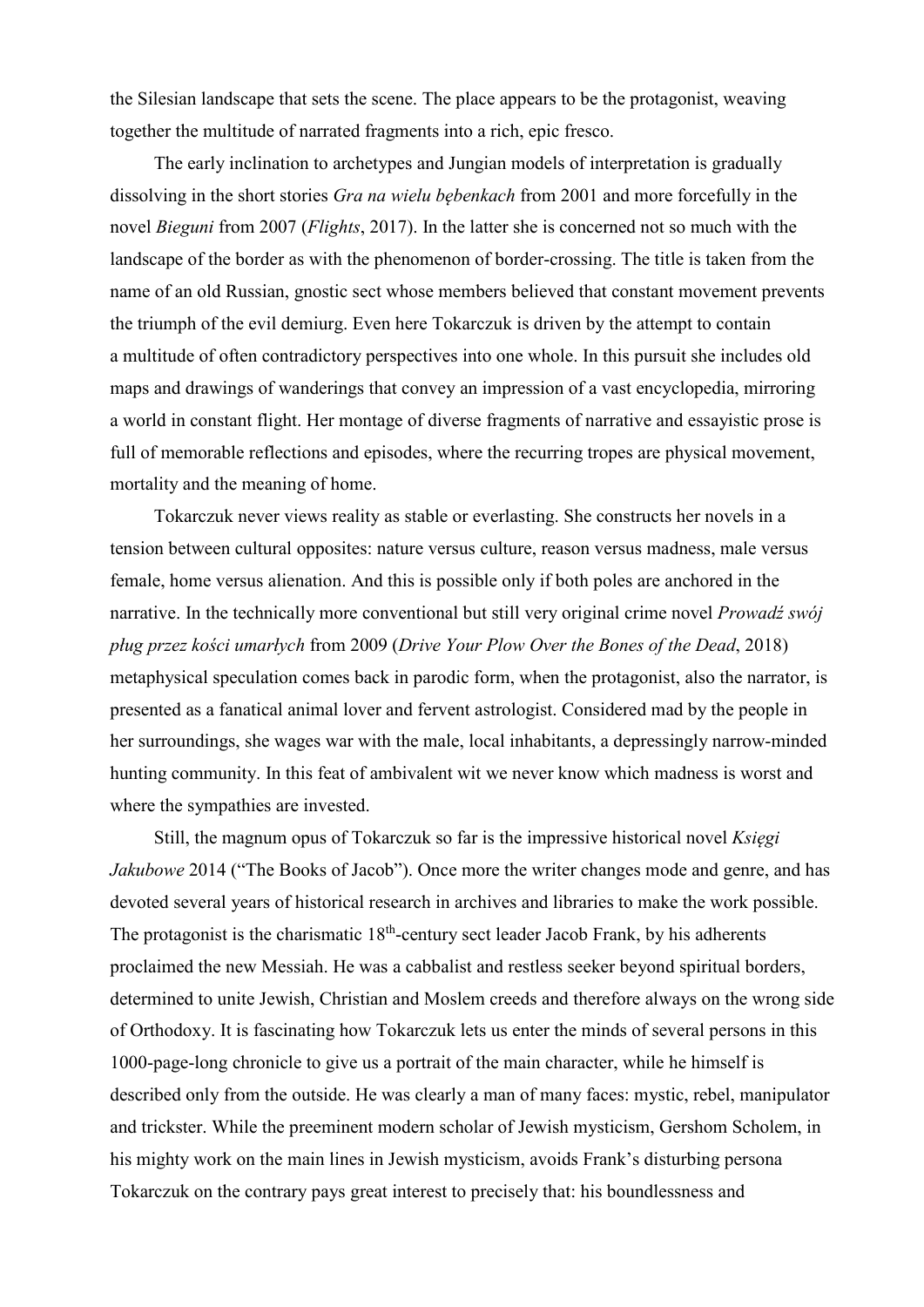psychopathic trait of character. Tokarczuk has in this work shown the supreme capacity of the novel to represent a case almost beyond human understanding. But the work not only portrays the mysterious life of Jacob Frank, it gives us a remarkably rich panorama of an almost neglected chapter in European history.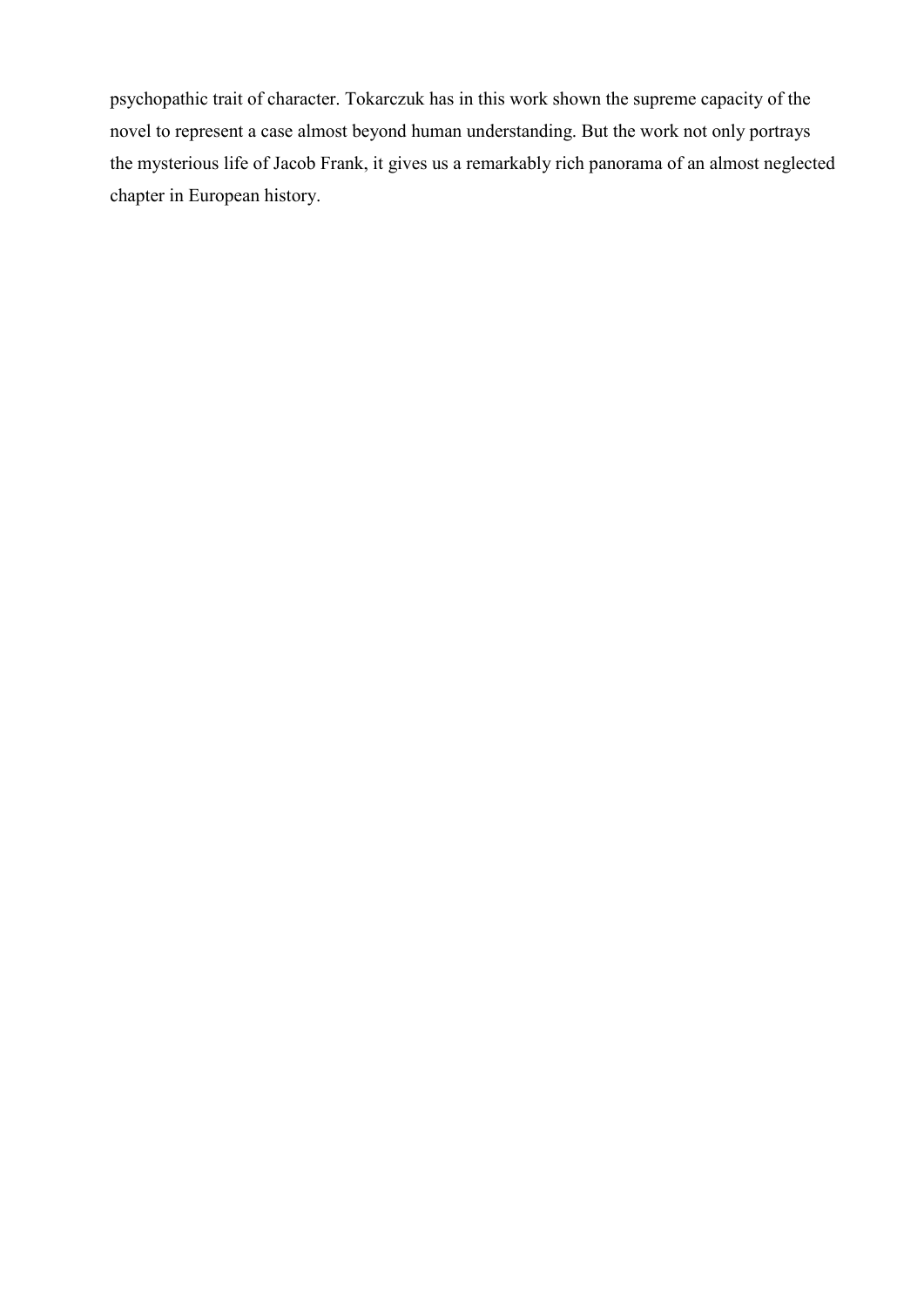## **Bibliography – a selection**

*Podróż ludzi Księgi*. – Warszawa : Przedświt, 1993

*E.E.* – Warszawa : Państwowy Instytut Wydawniczy, 1995

*Prawiek i inne czasy*. – Warszawa : Wydawn. W.A.B., 1996

*Szafa*. – Lublin : Wydawnictwo Uniwersytetu Marii Curie Skłodowskiej, 1997

*Dom dzienny, dom nocny*. – Wałbrzych : Ruta, 1998

*Lalka i perła*. – Kraków : Wydawnictwo Literackie, 2001

*Gra na wielu bębenkach* : *19 opowiadań*. – Wałbrzych : Ruta, 2001

*Ostatnie historie*. – Kraków : Wydawnictwo Literackie, 2004

*Anna In w grobowcach świata*. – Kraków : Społeczny Instytut Wydawniczy Znak, 2006

*Bieguni*. – Kraków : Wydawnictwo Literackie, 2007

*Prowadź swój pług przez kości umarłych* / ilustracje Jaromir Švejdik. – Kraków : Wydawnictwo Literackie, 2009

*Moment niedźwiedzia*. – Warszawa : Wydawnictwo Krytyki Politycznej, 2012

*Księgi Jakubowe albo Wielka podróż przez siedem granic, pięć języków i trzy duże religie, nie licząc tych małych : opowiadana przez zmarłych, a przez autorkę dopełniona metodą koniektury, z wielu rozmaitych ksiąg zaczerpnięta, a także wspomożona imaginacją, która to jest największym naturalnym darem człowieka : mądrym dla memoryału, kompatriotom dla refleksji, laikom dla nauki, melancholikom zaś dla rozrywki*. – Kraków : Wydawnictwo Literackie, 2014

*Zgubiona dusza* / ilustracje Joanna Concejo. – Wrocław : Wydawnictwo Format, 2017

*Opowiadania bizarne*. – Kraków : Wydawnictwo Literackie, 2018

*Profesor Andrews w Warszawie* ; *Wyspa*. – Kraków : Wydawnictwo Literackie, 2018

#### **In English**

"The Hotel Capital" / translated by Teresa Halikowska-Smith. Reprint from *Granta* #72. – London : Rea S. Hederman, 2000

*House of Day, House of Night* / translated by Antonia Lloyd-Jones. – London : Granta, 2002. – Translation of: Dom dzienny, dom nocny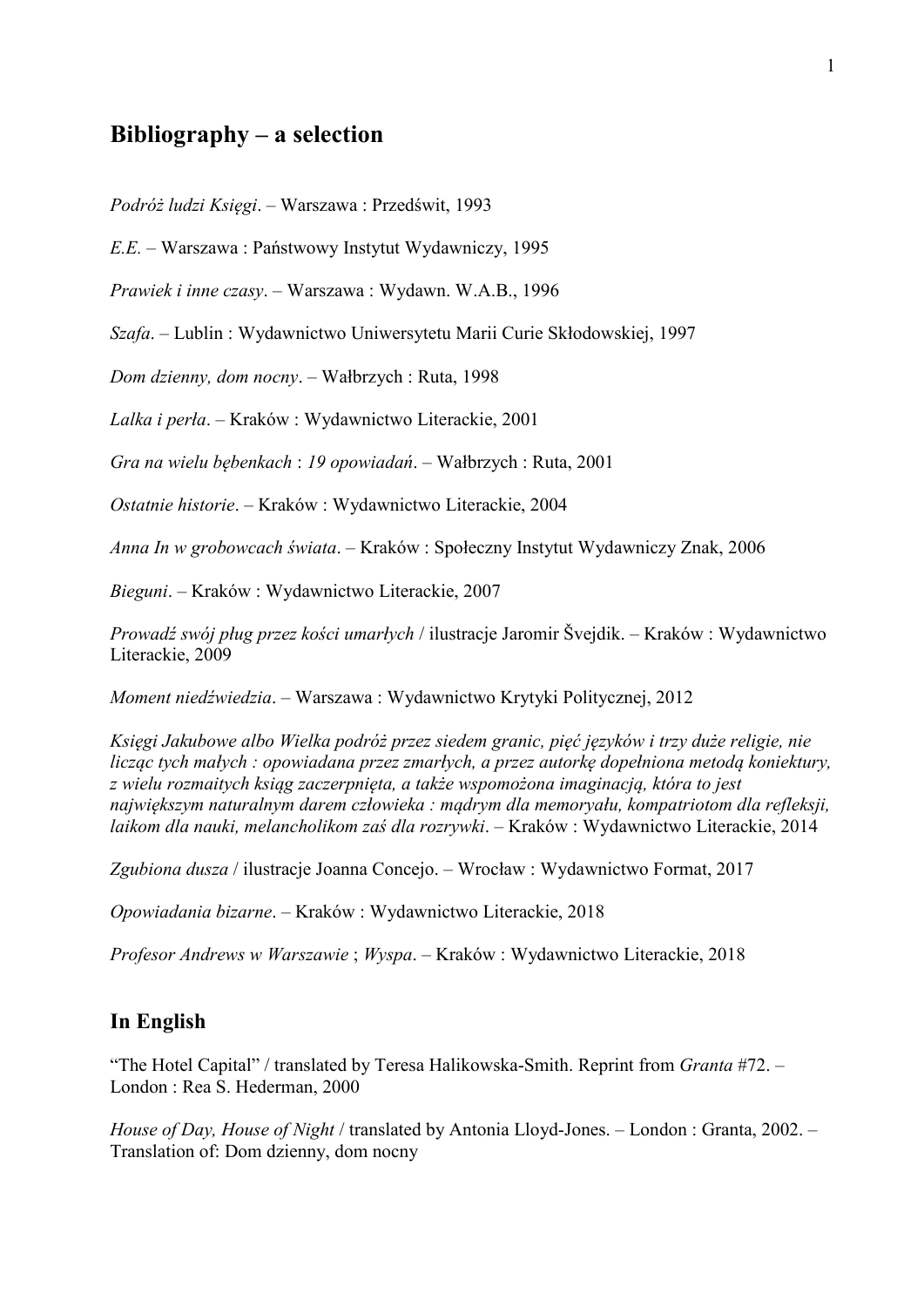"From E. E." in *The Third Shore* : *Women's Fiction from East Central Europe* / ed. by Agata Schwartz and Luise Von Flotow ; translated by John Woodsworth. – Evanston, Ill. : Northwestern University Press, 2006

"Żurek Soup" in *Elsewhere* : *Stories from Small Town Europe* / ed. by Maria Crossan ; translated by Antonia Lloyd-Jones. – Manchester : Comma, 2007

*Primeval and Other Times* / translated by Antonia Lloyd-Jones. – Prague : Twisted Spoon Press, 2010. – Translation of: Prawiek i inne czasy

"Dark postcoitum" essay by Olga Tokarczuk in *Dark Rooms* / Konrad Pustola. Polish and English. [Artists' books]. – Warszawa : Nowy Teatr, 2010

*Flights /* translated by Jennifer Croft. – London : Fitzcarraldo, 2017. – Translation of: Bieguni

*Drive Your Plow Over the Bones of the Dead* / translated by Antonia Lloyd-Jones. – London : Fitzcarraldo, 2018. – Translation of: Prowadź swój pług przez kości umarłych

### **In French**

*Dieu, le temps, les hommes et les anges* / traduit du polonais par Christophe Glogowski. – Paris : Robert Laffont, 1998. – Traduction de: Prawiek i inne czasy

*Maison de jour, maison de nuit / traduit du polonais par Christophe Glogowski. – Paris : Robert* Laffont, 2001. – Traduction de: Dom dzienny, dom nocny

*Récits ultimes* / traduit du polonais par Grażyna Erhard. – Lausanne : Noir sur Blanc, 2007. – Traduction de: Ostatnie historie

*Les pérégrines* / traduit du polonais par Grażyna Erhard. – Lausanne : Noir sur Blanc, 2010. – Traduction de: Bieguni

*Sur les ossements des morts* / traduit du polonais par Margot Carlier. – Lausanne : Noir sur Blanc, 2012. – Traduction de: Prowadź swój pług przez kości umarłych

*Les enfants verts ou le récit de singuliers événements survenus en Volhynie, consignés par William Davisson, médecin de Sa Majesté le roi Jean II Casimir* / traduit du polonais par Margot Carlier. – Lille : Éditions La Contre Allée, 2016. – Traduction de: Zielone dzieci, czyli Opis dziwnych zdarzeń na Wołyniu spisane przez medyka Jego Królewskiej Mości Jana Kazimierza, Williama Davissona [*Odra* (*Wrocław*)*.* 2016, nr. 9]

*Une âme égarée* / illustrations Joanna Conceja ; traduit du polonais par Margot Carlier. – Wrocław : Éditions Format, DL 2018. – Traduction de: Zgubiona dusza

*Les livres de Jakób*: *ou le grand voyage à travers sept frontières, cinq langues, trois grandes religions et d'autres moindres*… / traduit du polonais par Maryla Laurent. – Paris : Noir sur Blanc, 2018 – Traduction de: *Księgi Jakubowe*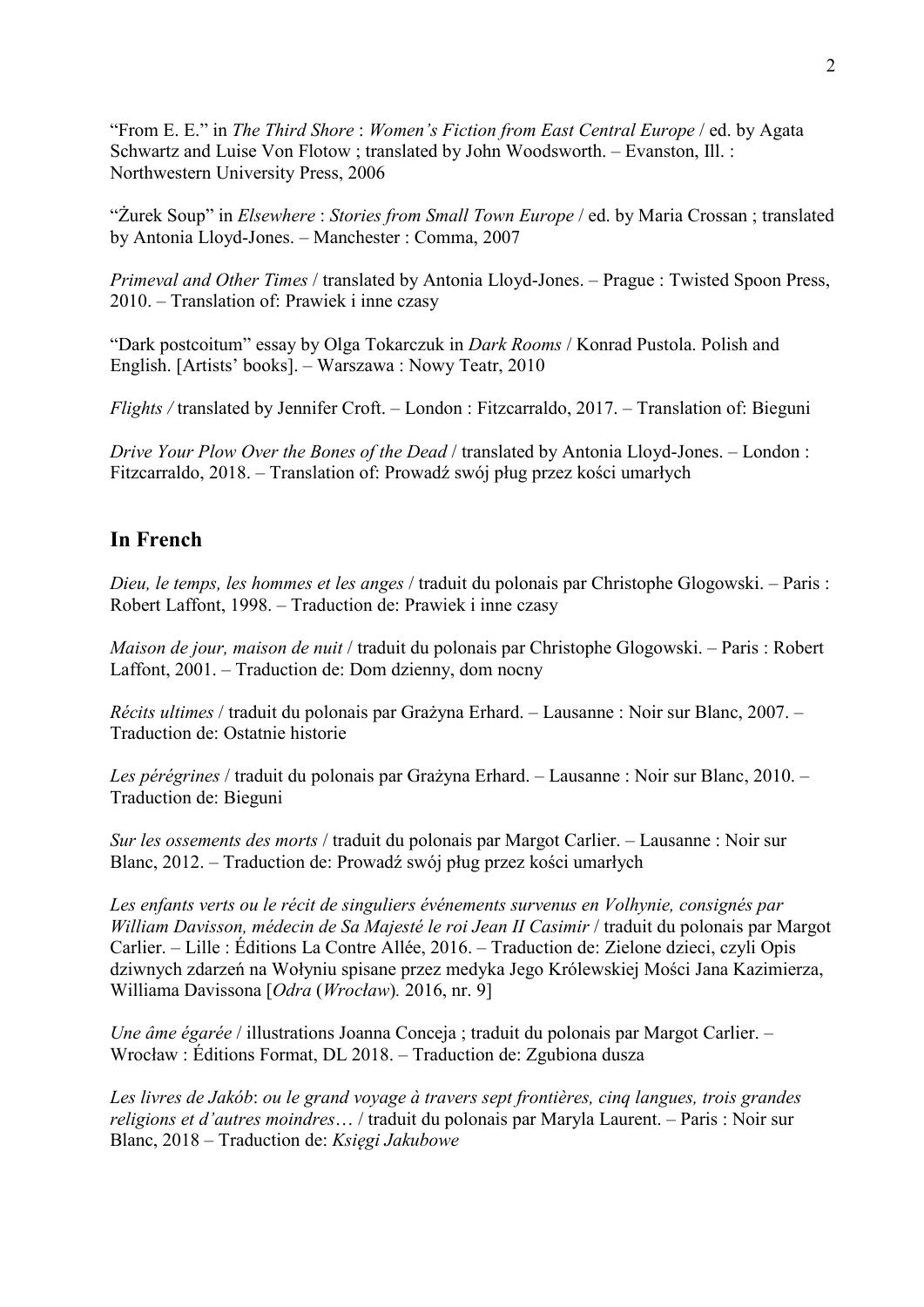### **In German**

"Erna Eltzner" in *Ich trage das Land : das Frauen-Buch Ränder* / hrsg. von Barbara Neuwirth ; aus dem Polnischen von Friedrich Griese. – Klagenfurt : Wieser, 1996

*Ur und andere Zeiten* : *Roman* / aus dem Polnischen von Esther Kinsky. – Berlin : Berlin-Verlag, 2000. – Originaltitel: Prawiek i inne czasy

*Der Schrank* : *Erzählungen* / aus dem Polnischen von Esther Kinsky. – Stuttgart ; München : Deutsche Verlags-Anstalt, 2000. – Originaltitel: Szafa

*Taghaus, Nachthaus : Roman* / aus dem Polnischen von Esther Kinsky. – Stuttgart ; München : Deutsche Verlags-Anstalt, 2001. – Originaltitel: Dom dzienny, dom nocny

*Letzte Geschichten : Roman* / aus dem Polnischen von Esther Kinsky. – München : Deutsche Verlags-Anstalt, 2006. – Originaltitel: Ostatnie historie

*Spiel auf vielen Trommeln : Erzählungen* / mit einem Nachw. von Katharina Döbler ; aus dem Polnischen von Esther Kinsky. – Berlin : Matthes und Seitz, 2006. – Originaltitel: Gra na wielu bębenkach

*AnnaIn in den Katakomben : der Mythos der Mondgöttin Inanna* / aus dem Polnischen von Esther Kinsky. – Berlin : Berlin Verlag, 2007. – Originaltitel: Anna In w grobowcach świata

*Unrast* / aus dem Polnischen von Esther Kinsky. – Frankfurt am Main : Schöffling, 2009. – Originaltitel: Bieguni

*Der Gesang der Fledermäuse* : *Roman* / aus dem Polnischen von Doreen Daume. – Frankfurt am Main : Schöffling, 2011. – Originaltitel: Prowadź swój pług przez kości umarłych

*Die Jakobsbücher* / aus dem Polnischen von Lisa Palmes und Lothar Quinkenstein. – Zürich : Kampa, 2019. – Originaltitel: Księgi Jakubowe

### **In Swedish**

*Spel på många små trummor* : *noveller* / urval och översättning av Jan Henrik Swahn. – Tollarp : Ariel, 2002. – Noveller ur: Gra na wielu bębenkach

*Daghus, natthus* / översättning av Jan Henrik Swahn. – Tollarp : Ariel, 2005. – Originaltitel: Dom dzienny, dom nocny

"Professor Andrews i Warszawa" i *Polen berättar* : *Navelsträngen i jorden* : *sexton noveller* / red. Irena Grönberg och Stefan Ingvarsson ; översättning av Anders Bodegård. – Stockholm : Tranan, 2005. – Originaltitel: Profesor Andrews w Warszawie

*Gammeltida och andra tider* / översättning av Lennart Ilke. – Tollarp : Ariel, 2006. – Originaltitel: Prawiek i inne czasy

*Löparna* / översättning av Jan Henrik Swahn. – Tollarp : Ariel, 2009. – Originaltitel: Bieguni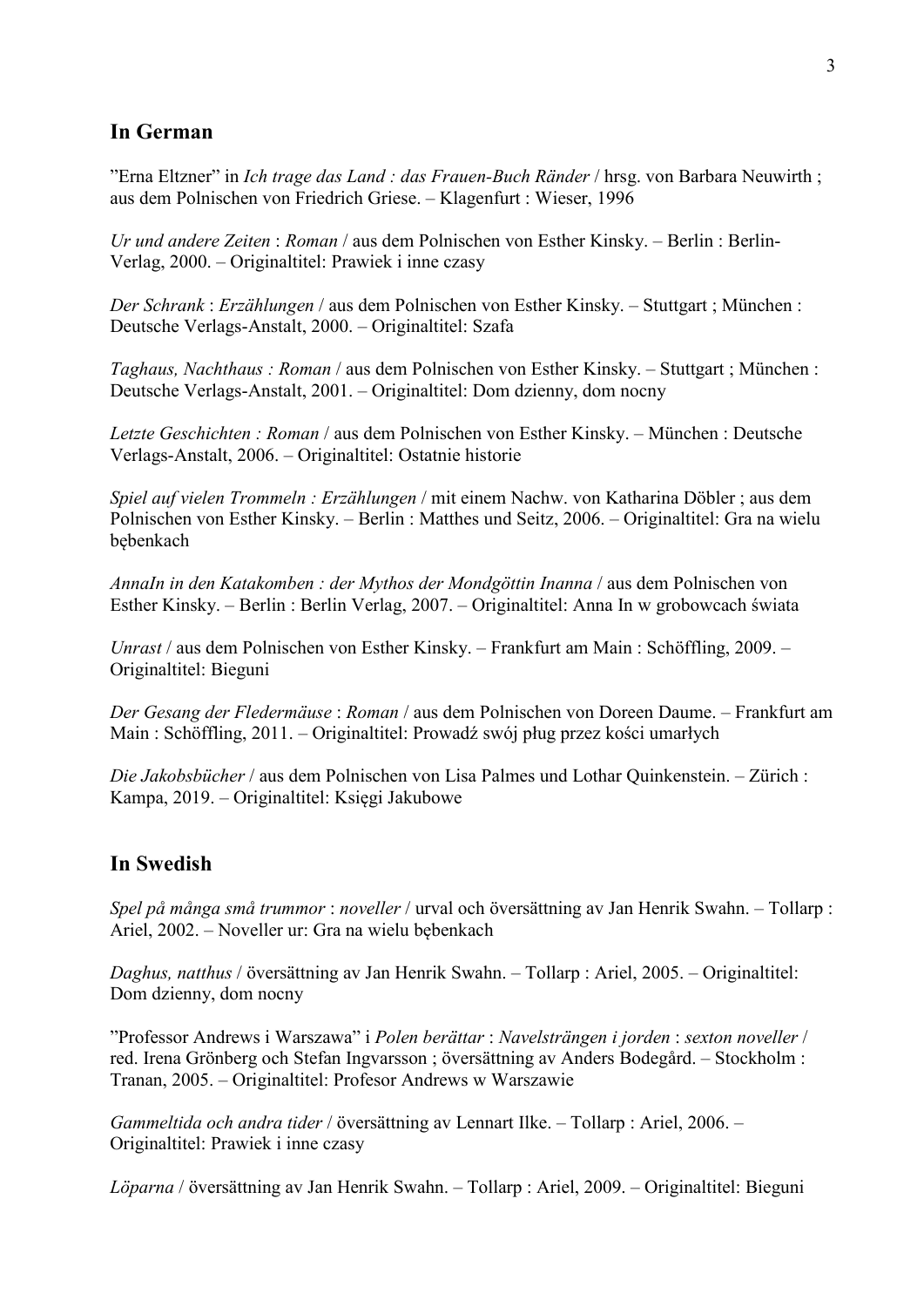*Styr din plog över de dödas ben* : *roman* / översättning av Jan Henrik Swahn. – Tollarp : Ariel, 2010. – Originaltitel: Prowadź swój pług przez kości umarłych

*Björnens ögonblick* : *essäer* / översättning av Jan Henrik Swahn. – Tollarp : Ariel, 2014. – Originaltitel: Moment niedźwiedzia

*Jakobsböckerna eller Den väldiga färden över sju gränser, fem språk och tre stora religioner, de små ej att förglömma : berättad av de döda medelst en av författarinnan utarbetad metod för konjekturer, berikad av ett överdådigt urval böcker, därtill understödd av fantasien, vilken utgör naturens största gåva till mäniskan : för kloka till stöd för minnet, för patrioter till besinning, lekmän till studium, melankoliker till förströelse* / översättning av Jan Henrik Swahn. – Tollarp : Ariel, 2015. – Originaltitel: Księgi Jakubowe

*Spel på många små trummor* / översättning av Jan Henrik Swahn. – Tollarp : Ariel, 2018. – Originaltitel: Gra na wielu bębenkach

#### **Film and TV**

*Podróże Olgi T. = Travels of Olga T.* / scenariusz i reżyseria Ewa Pytka. Gdańsk : Video Studio Gdańsk na zlecenie Programu 2 TVP S.A., 1996

*Skarb* / scenariusz i reżyseria Piotr Mularuk ; pierwowzór Olga Tokarczuk. Telewizja Polska, 2000

*Żurek* / scenariusz i reżyseria Ryszard Brylski. Na motywach opowiadania "Żurek" Olgi Tokarczuk. Warszawa : Best Film ; Telewizja Polska, 2003. Other titles: White Soup, Zhoorek

*Pokot* / reżyseria Agnieszka Holland, Katarzyna Adamik ; scenariusz Olga Tokarczuk, Agnieszka Holland. Na podstawie Olgi Tokarczuk powieści / Based on: Prowadź swój pług przez kości umarłych. Tor Film Studio, 2017. Other titles: Spoor, Villebråd, Die Spur

#### **Further Reading**

"I believe in the novel : Olga Tokarczuk, interviewed by Robert Kusek and Wojciech Szymański" in *Conversations with biographical novelists : truthful fictions across the globe* / edited by Michael Lackey. – London : Bloomsbury Academic, 2019

*Die Dezentralisierungstendenzen in der polnischen Prosa nach 1989* / vorgelegt von Evelyn Meer. Diss. – Regensburg, Univ., 2006

Eigler, Friederike Ursula, *Heimat, space, narrative : toward a transnational approach to flight and expulsion*. – Woodbridge : Camden House, 2014

Janachowska-Budych, Marta, *Gedächtnismedium Literatur : zur Wirkung der Literatur in der Erinnerungskultur am Beispiel der Werke von Elfriede Jelinek und Olga Tokarczuk = Literatura jako medium pamięci : o oddziaływaniu literatury na kulturę wspominana na przykładzie twórczości Elfriede Jelinek i Olgi Tokarczuk = Literature as memory : literature's influence on the culture of memory based on the works of Elfriede Jelinek and Olga Tokarczuk*. – Poznań : Wydawnictwo Naukowe UAM, 2014